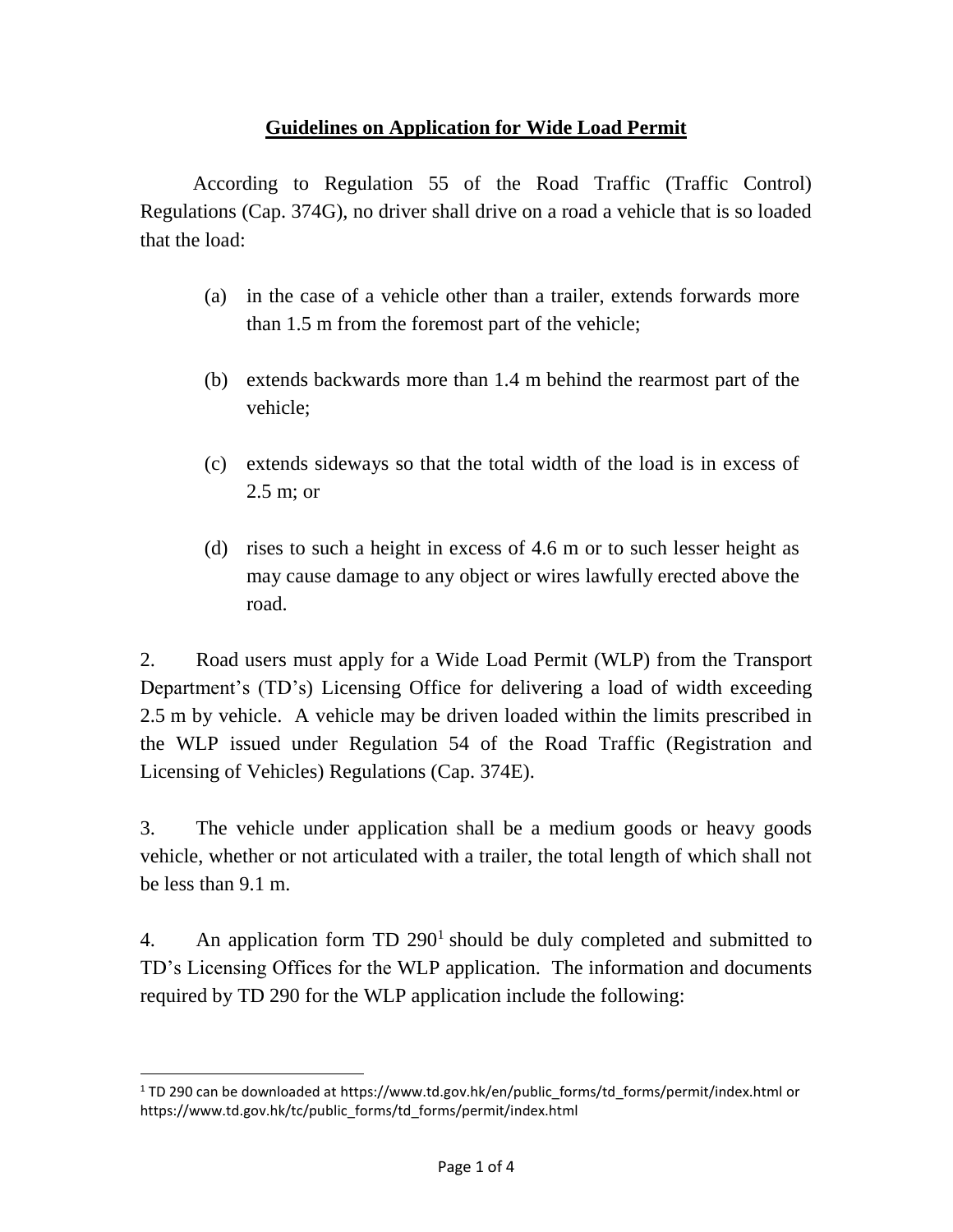- (a) Particulars of Applicant
	- (i) Name of the registered owner of the vehicle under WLP application;
	- (ii) Identity document / Certificate of Incorporation of the registered owner;
	- (iii) Residential / Company and correspondence address with acceptable proof of address issued not more than three months from the date of application<sup>2</sup>; and
	- (iv) Contact phone number.
- (b) Particulars of Vehicle
	- (i) Registration mark, class, make, overall width and length of vehicle; and
	- (ii) Vehicle Registration Document of the vehicle under WLP application.
- (c) Valid third party insurance certificate or cover note in respect of the vehicle in the name of the registered owner for the entire period of the permit being sought.
- (d) Particulars of Operation
	- (i) Reason for application;
	- (ii) Projection of loads: front projection, rear projection, overall projection beyond both sides, total width of loads, total weight of loads, and total length of loads; and
	- (iii) Details of routes, including delivery period and time schedule.

5. Width of traffic lane in Hong Kong is typically 3.3 m, but may be less than 3 m at some local road sections. Vehicle delivering a load of width not exceeding 3 m may generally be accommodated within a single traffic lane. In the contrast, vehicle delivering a load of width exceeding 3 m may encroach upon the adjacent

l

<sup>2</sup> For a full list of acceptable proof of address, reference should be made to

https://www.td.gov.hk/en/public\_services/licences\_and\_permits/proof\_of\_address/index.html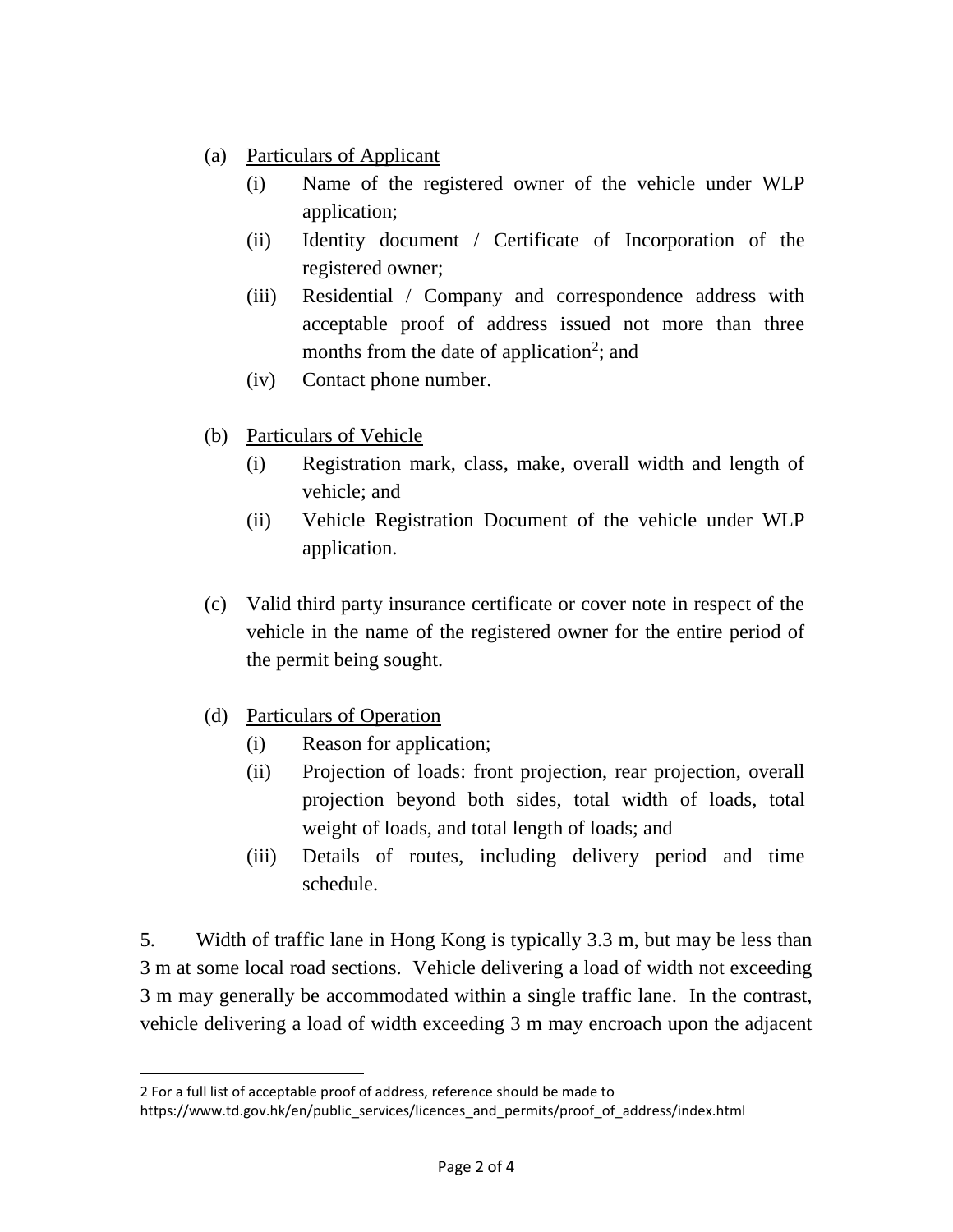or opposite traffic lane, which will impose significant traffic impact and road safety concern. Applicant should critically review if the width of load exceeding 3 m is essential for his purpose.

6. In order to facilitate consideration by TD, the following supporting information will usually be required for the WLP application, in particular for the case of load width exceeding 3 m:

- (a) Swept path analysis to demonstrate the maneuverability of the vehicle at critical road section such as narrow road segments, sharp bends, junctions, vehicular ingress and egress to destination, etc.;
- (b) Traffic impact assessment or traffic review to demonstrate the practicability of the delivery proposal, particularly on the time of delivery and its impact on road and junction capacities;
- (c) Temporary traffic management schemes for the modulus transportation, if any, to illustrate the escort and road / lane closure arrangement, temporary loading bay, and contingency parking place, etc.; and
- (d) Contingency plan to handle emergency situation, including the rescue arrangement for breakdown of transportation vehicle, evacuation proposal when delivery route being blocked by other vehicles, and procedures for reporting incidents to relevant personnel, etc.

7. The TD will inform the applicant of the application result in writing within 25 working days upon receipt of the duly completed application with all required documents. The application fee for Wide Load Permit is \$240.

8. Subject to the approval conditions, trial runs may be required to substantiate the practicability of the delivery proposal.